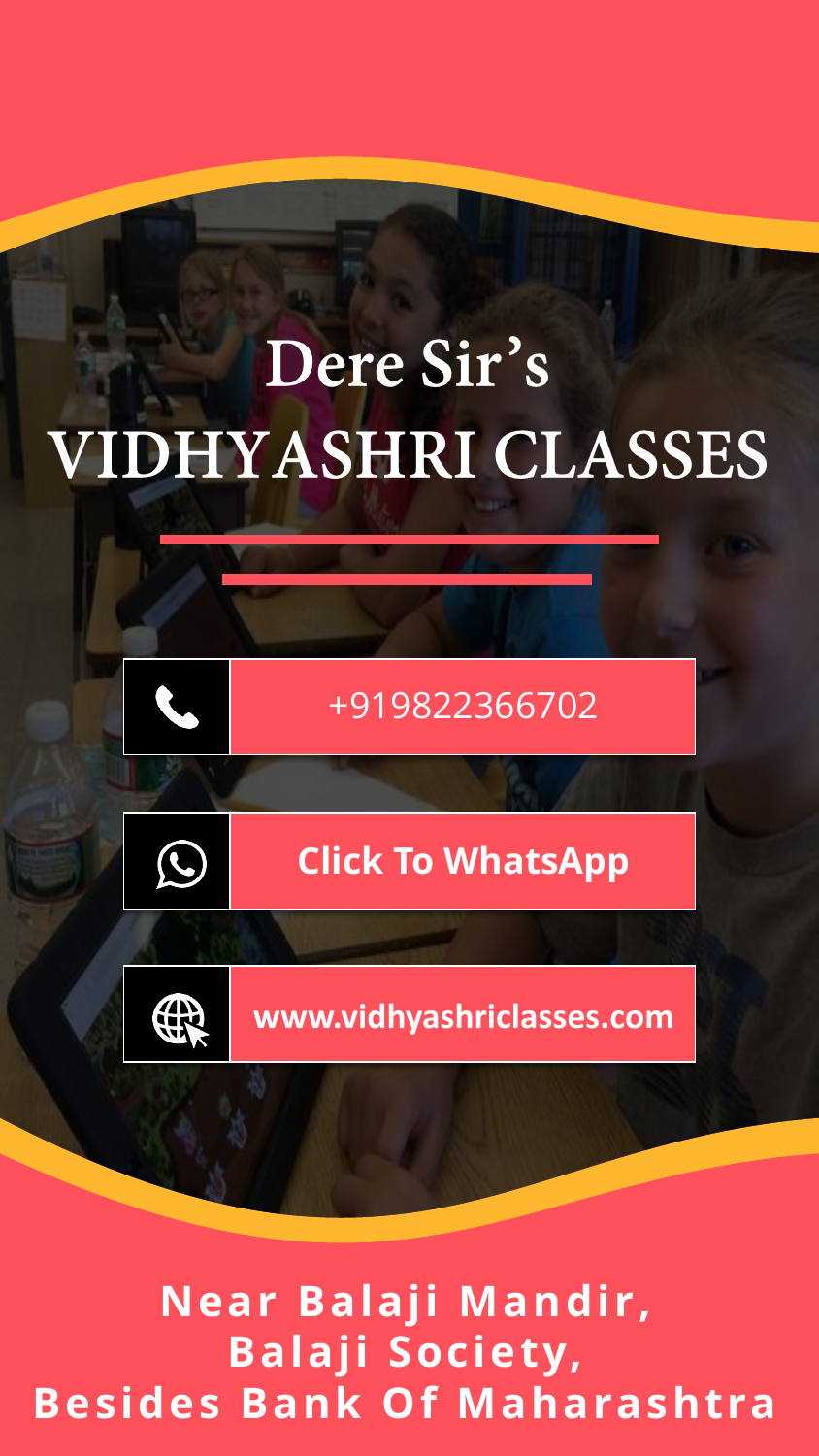# Director



### **Prof.Pramod Dere (M.A English)**

Our **"Mission"** is to provide best learning enviorment for the students,so they can develop in this compitetive world.We also provide **Digital classrooms** to our students.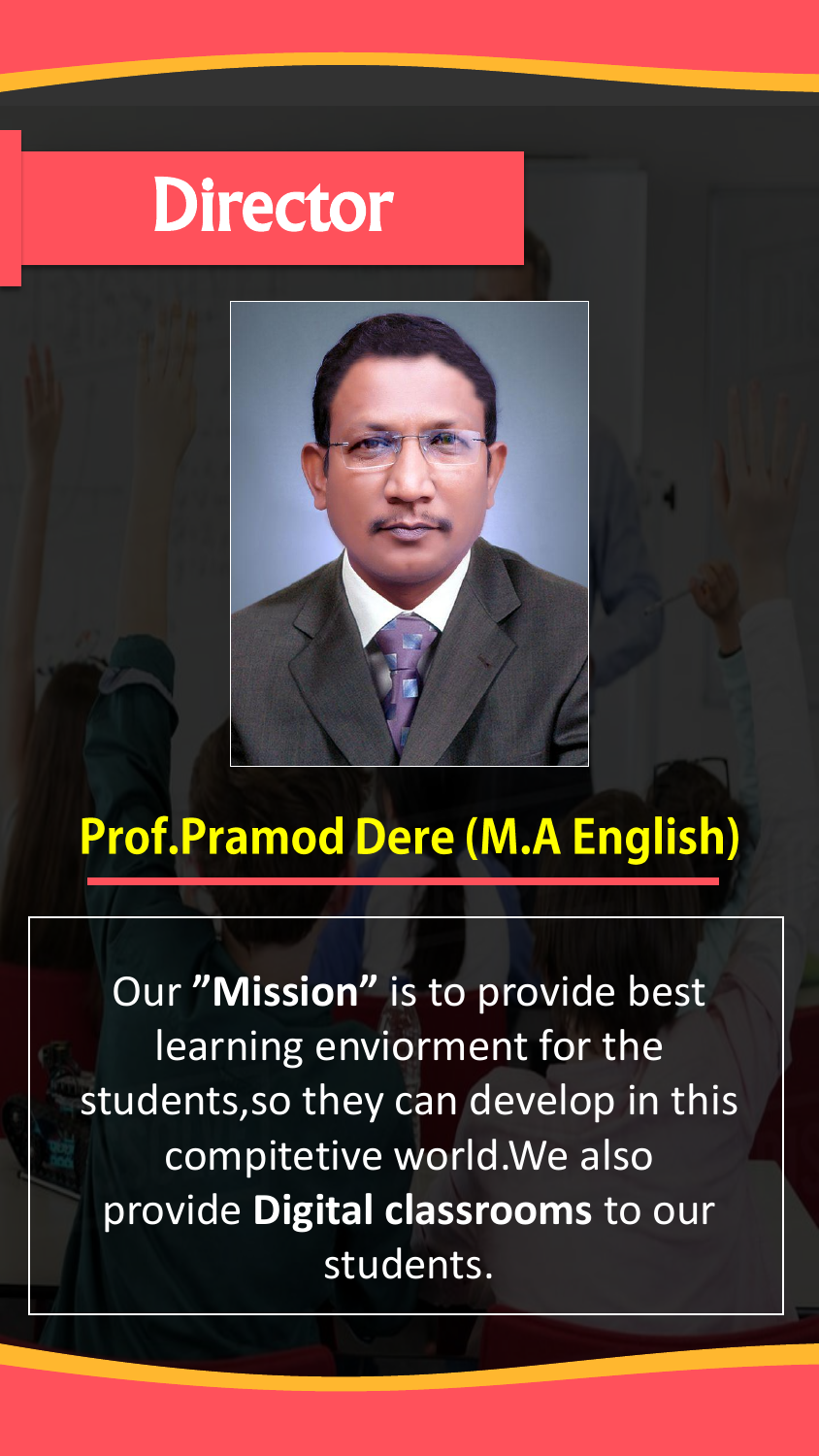# Introduction

- Vidhyashri has been set up by academicians who are extremely passionate about education and believe in more than just teaching.
- We are dedicated to improving quality of education currently being imparted to students who are about to choose their future careers
- We believe in mentorship, in facilitating our students in taking important career decisions and helping them grab most of the opportunities that lies infront of them.

We enable our students to achieve their carrer goals and realize their potential.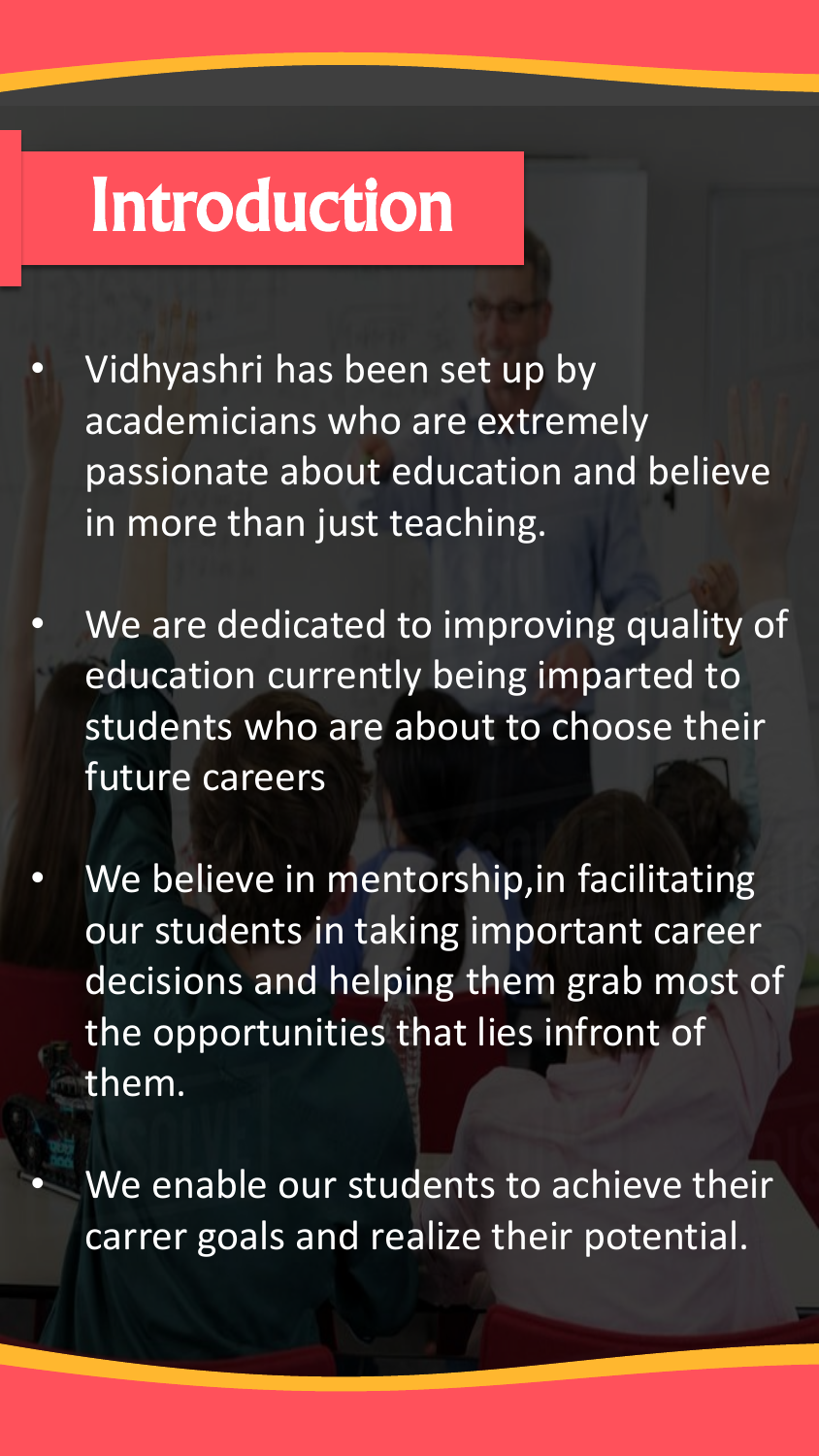## Features Of Our Class





### **Digital Classrooms**



### **Internet Facility**

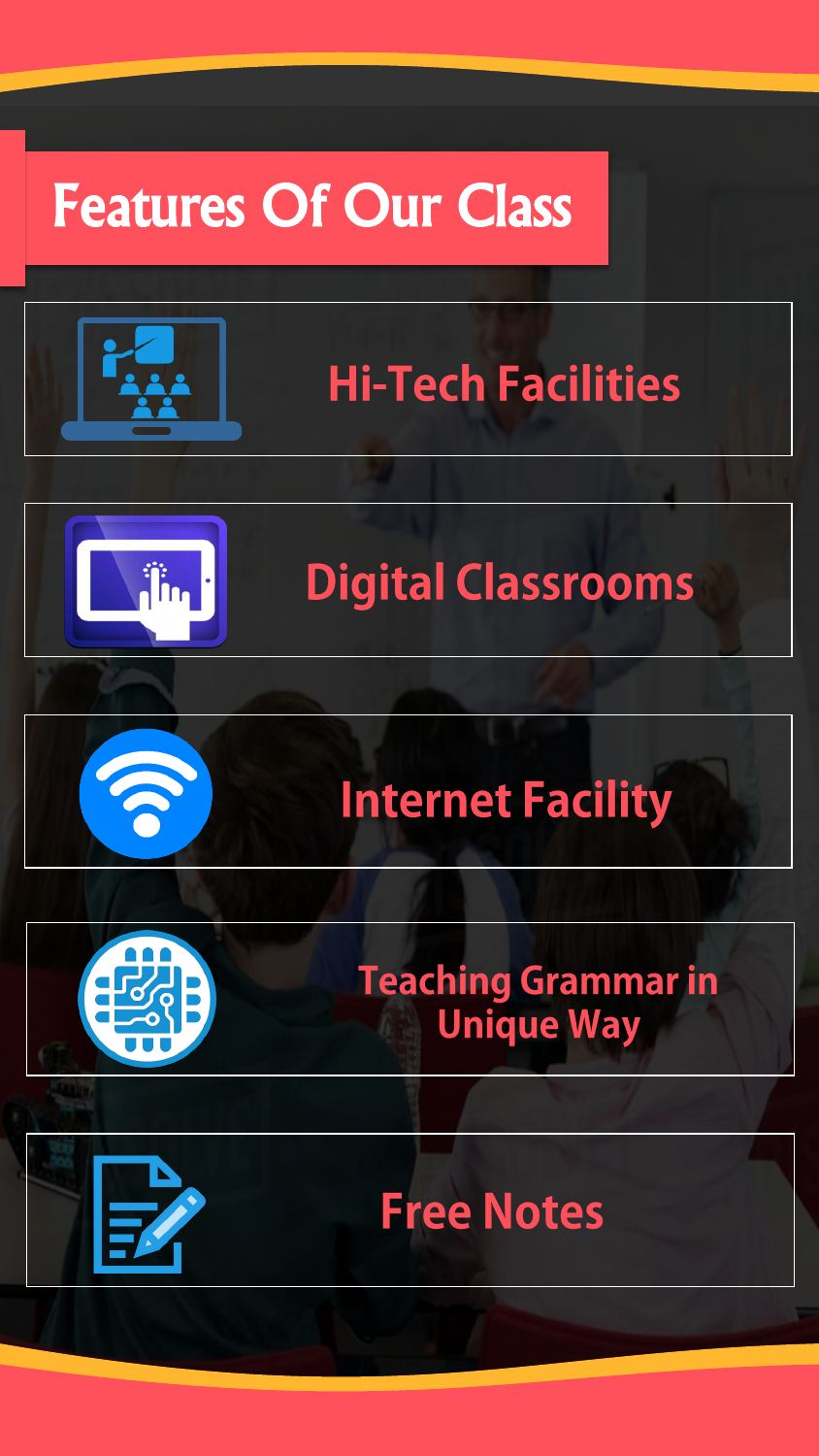## Courses

English, Maths & Science for 8,9,10th Class State & CBSE Board

### 10th All Subjects Test Series.

English,Maths,Science, Physics, Chemistry & Biology Test Series for 12th Class.

**For More Information Contact Us:**



[+919822366702](tel:+919924420898)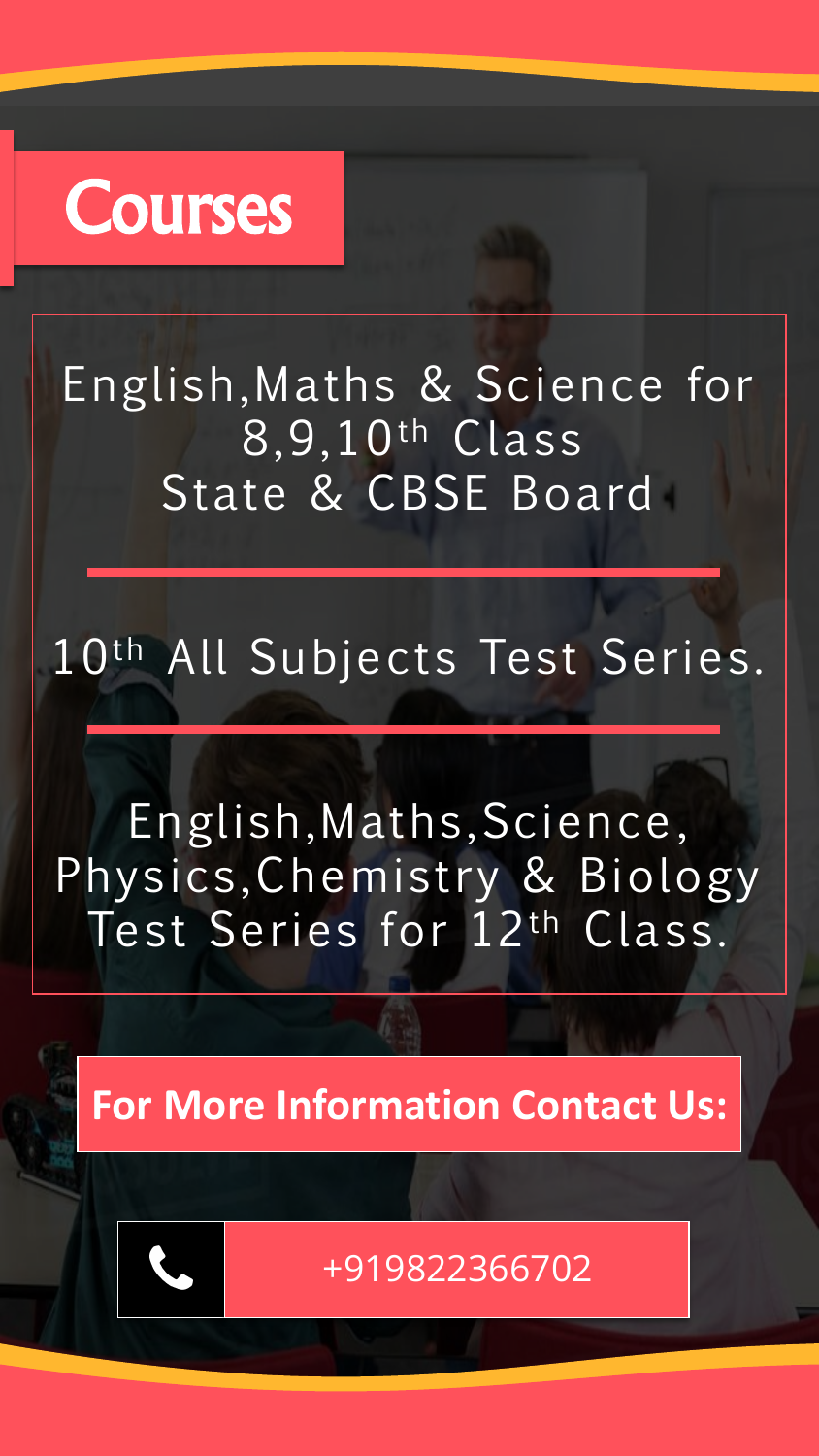#### "Our Mission,Vision & Achievement"

### **"Mission"**

Our **Mission** is to provide best learning enviorment for the students,so they can develop in this compitetive world.

## **"Vision"**

We are dedicated to improving quality of education currently being imparted to students who are about to choose their future careers.

### **"Achievements"**

.We have completed **25 successful years**  in coaching students.Many of our students are currently working Abroad and also working in government Jobs.